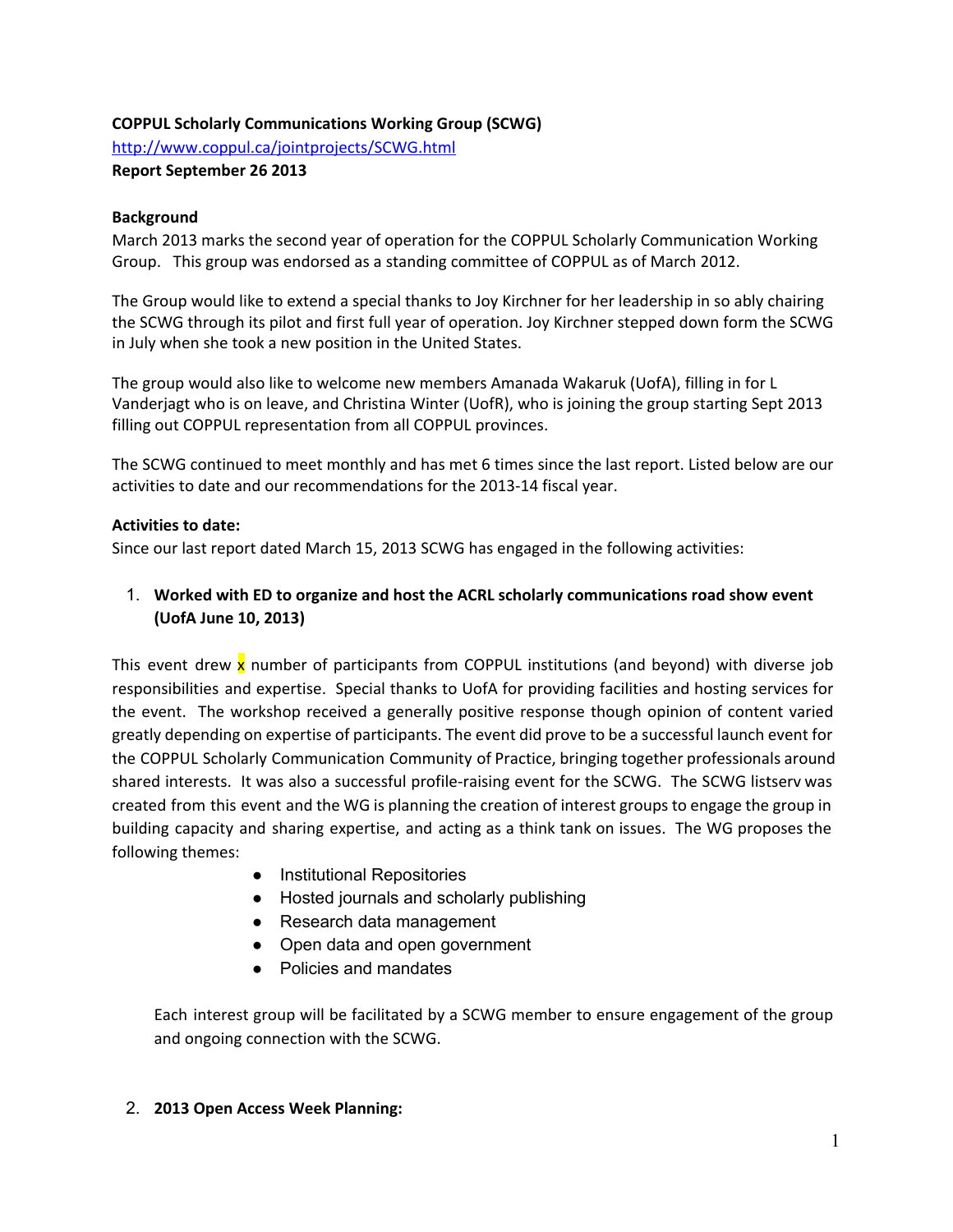The SCWG issued its annual call for EOI applications for funding for Open Access 2013 events and at the submission of this report we have received three applications. The review committee, lead by Inba Kehoe will be reviewing applications shortly. Awards remain capped at \$1,000.00.

Information is being maintained on the COPPUL webs[ite](http://www.coppul.ca/jointprojects/SCWGguide.html): <http://www.coppul.ca/jointprojects/SCWGguide.html>

## **Recommended Activities for 2013‐14 (as previously presented) :**

#### 1. **COPPUL Scholarly Communications Toolkit** *(Status: ongoing)*

The SCWG will continue to build upon the work of the *COPPUL Guide on Archived Scholarly Communications* and turn it into a Scholarly Communications toolkit of offerings for COPPUL Libraries. A mechanism for continued maintenance and currency of information for the resource will be part of the Task Group's objectives in the coming months. It is anticipated the COPPUL Scholarly Communications Workshop materials will be submitted into the toolkit.

### 2. **Community Engagement (COP)** *(Status: ongoing, see proposed COP above)*

Following the ACRL Scholarly Communications Workshop, SCWG will continue to develop an approach to sustain community engagement in scholarly communications amongst COPPUL libraries.

#### 3. **Think Tank** *(Status: ongoing, see proposed COP activities above)*

SCWG will continue to evolve its processes in support of investigating solutions to scholarly communications issues that COPPUL Directors bring to SCWG for investigation.

# 4. **COPPUL Sponsorship for Scholarly Communications Presentations** *(Status: underway for 2013 OA Week)*

SCWG recommends continuation of COPPUL partial funding for up to two talks that will be live webcasted and archived for later viewing at COPPUL libraries during the 2013 Open Access Week events with some adjustments to the sponsorship framework. SCWG recommends that the criteria for the awarding of the \$2000.00 COPPUL award (for up to two COPPUL libraries), be adjusted to allow awarded libraries to use the \$1000.00 award to support any costs associated with bringing speakers to an event as long as receipts are included and that events are live‐webcasted and archived for later viewing as per the award criteria. SCWG will also deliberate on how they can partner with other groups (i.e. BCRLG Lecture Series) to support scholarly communications lectures during other times of the year as a way of utilizing such events as a means to explore remote or in‐person.

#### Regards,

COPPUL Scholarly [Communications](http://www.coppul.ca/jointprojects/SCWG.html) Working Group (SCWG) *Michael Hohner (University of Winnipeg)*